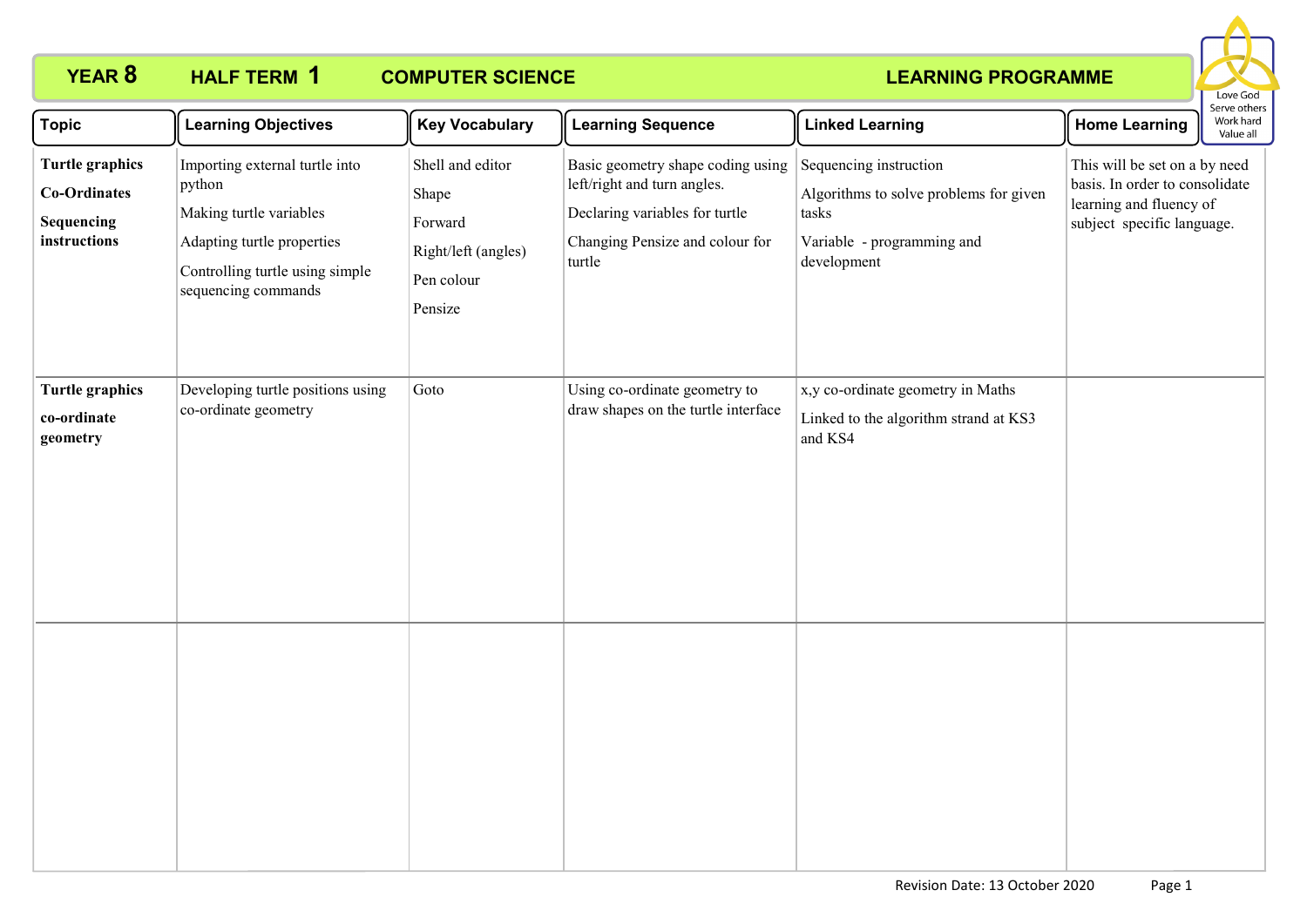

| <b>Topic</b>                                                         | <b>Learning Objectives</b>                                                                                                                                                                                               | <b>Key Vocabulary</b>                                                                        | <b>Learning Sequence</b>                                                                                                                                                         | <b>Linked Learning</b>                                                                                                                                                                                                                             | <b>Home Learning</b>                                                                                                     | serve otrier<br>Work hard<br>Value all |
|----------------------------------------------------------------------|--------------------------------------------------------------------------------------------------------------------------------------------------------------------------------------------------------------------------|----------------------------------------------------------------------------------------------|----------------------------------------------------------------------------------------------------------------------------------------------------------------------------------|----------------------------------------------------------------------------------------------------------------------------------------------------------------------------------------------------------------------------------------------------|--------------------------------------------------------------------------------------------------------------------------|----------------------------------------|
| <b>Turtle graphics</b><br>Co-Ordinates<br>Sequencing<br>instructions | Importing external turtle into<br>python<br>Making turtle variables<br>Adapting turtle properties<br>Controlling turtle using simple<br>sequencing commands<br>Developing turtle positions using<br>co-ordinate geometry | Shell and editor<br>Shape<br>Forward<br>Right/left (angles)<br>Goto<br>Pen colour<br>Pensize | Using iteration to create repeating<br>images<br>Importing background to Python<br>Shell<br>Independently create own graphics<br>Using variables within the program<br>variables | Sequencing instruction<br>Algorithms to solve problems for given<br>tasks<br>Variable - programming and<br>development<br>x,y co-ordinate geometry in Maths<br>Writing program to randomly select Linked to the algorithm strand at KS3<br>and KS4 | This will be set on a by need<br>basis. In order to consolidate<br>learning and fluency of<br>subject specific language. |                                        |
|                                                                      |                                                                                                                                                                                                                          |                                                                                              |                                                                                                                                                                                  |                                                                                                                                                                                                                                                    |                                                                                                                          |                                        |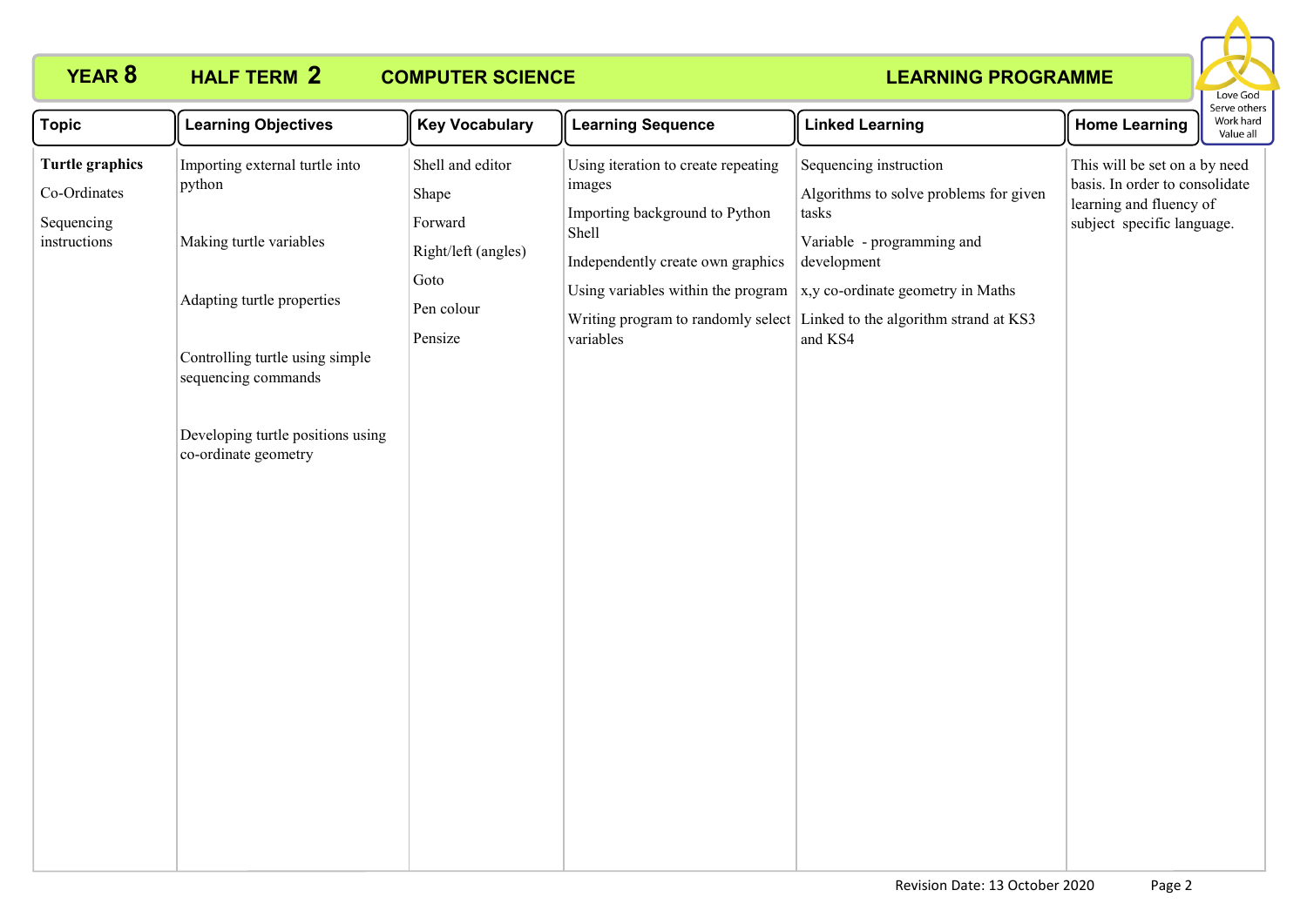

| <b>Topic</b>     | <b>Learning Objectives</b>                                                                 | <b>Key Vocabulary</b>                         | <b>Learning Sequence</b>                                                                                   | <b>Linked Learning</b> | <b>Home Learning</b>                                                                                                     | erve outer:<br>Work hard<br>Value all |
|------------------|--------------------------------------------------------------------------------------------|-----------------------------------------------|------------------------------------------------------------------------------------------------------------|------------------------|--------------------------------------------------------------------------------------------------------------------------|---------------------------------------|
| <b>Modelling</b> | Applying basic functionality of a<br>spreadsheets                                          | Cells<br>Workbook<br>Worksheet                | Manipulate and edit cells<br>Identify cell references within a<br>spreadsheet                              | KS4 ICT pathway        | This will be set on a by need<br>basis. In order to consolidate<br>learning and fluency of<br>subject specific language. |                                       |
|                  | Using simple formula to investigate<br>how spreadsheets handle input<br>process and output | Cell reference<br>Fill handle<br>Graphs       | Using formula to carry out basic<br>calculations<br>Using functions SUM, MAX,<br>Average and MIN to handle |                        |                                                                                                                          |                                       |
|                  | Using functions to handle number<br>sequences                                              | Min<br>Max<br>Average                         | number sequences<br>Generate graph to represent<br>weather data                                            |                        |                                                                                                                          |                                       |
|                  | Displaying data in different formats<br>What if analysis                                   | Sum<br>Formulas/functions                     | Carry out goal seek within a model<br>Import external data from the web<br>using web query                 |                        |                                                                                                                          |                                       |
|                  | Web Queries                                                                                | Goal Seek<br>Trial & improvement<br>Web Query |                                                                                                            |                        |                                                                                                                          |                                       |
|                  |                                                                                            |                                               |                                                                                                            |                        |                                                                                                                          |                                       |
|                  |                                                                                            |                                               |                                                                                                            |                        |                                                                                                                          |                                       |
|                  |                                                                                            |                                               |                                                                                                            |                        |                                                                                                                          |                                       |
|                  |                                                                                            |                                               |                                                                                                            |                        |                                                                                                                          |                                       |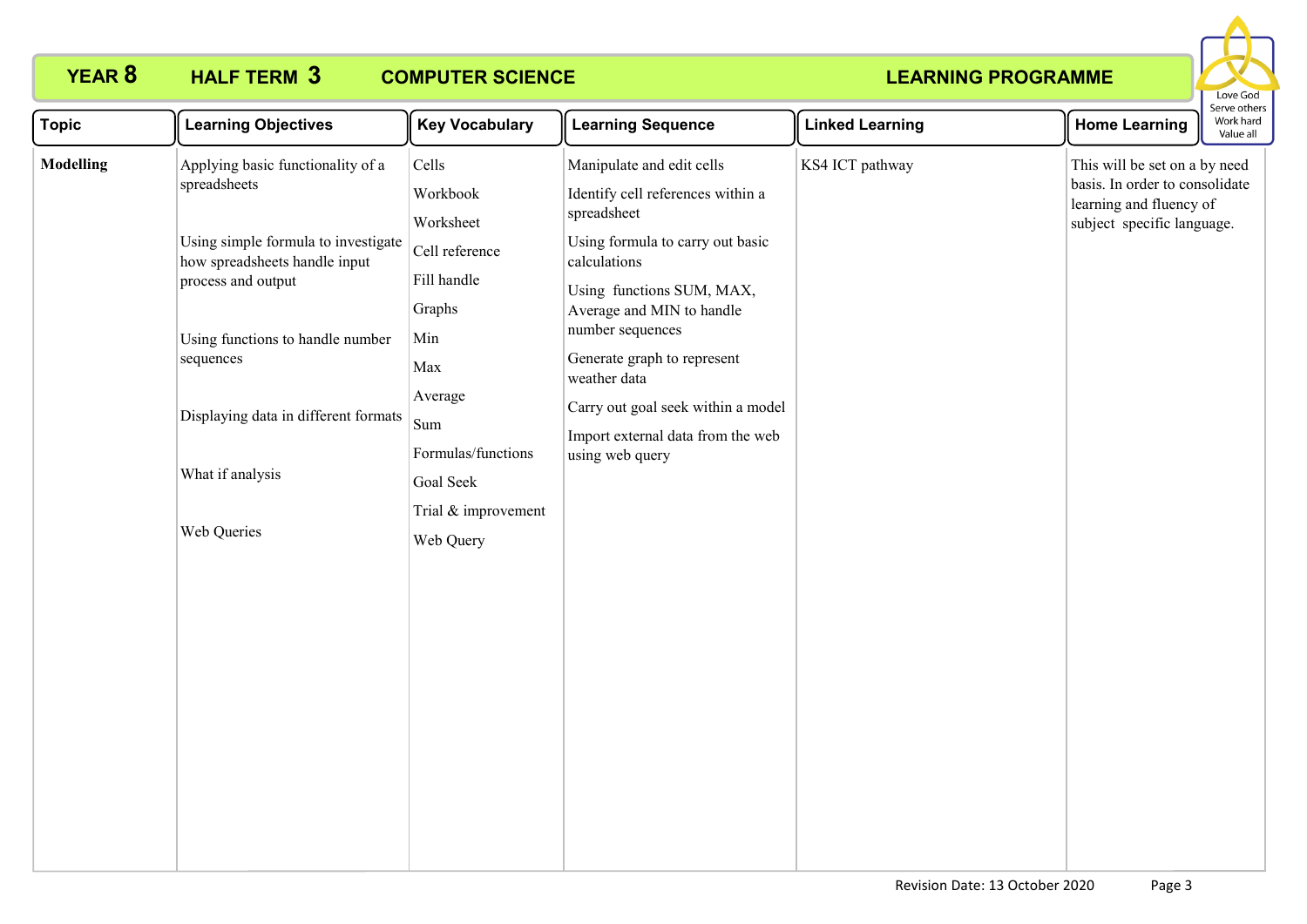

| <b>Topic</b>                                           | <b>Learning Objectives</b>                                    | <b>Key Vocabulary</b>          | <b>Learning Sequence</b>                                                                                                       | <b>Linked Learning</b>                                                                                                                      | <b>Home Learning</b>                                                                                                     | Serve other<br>Work hard<br>Value all |
|--------------------------------------------------------|---------------------------------------------------------------|--------------------------------|--------------------------------------------------------------------------------------------------------------------------------|---------------------------------------------------------------------------------------------------------------------------------------------|--------------------------------------------------------------------------------------------------------------------------|---------------------------------------|
| <b>Using Models to</b><br>solve real world<br>problems | Use models to validate inputted<br>Data to remove human error | Cells<br>Workbook<br>Worksheet | Research suitable questions for a<br>quiz and appropriate alternative<br>answers, taking into consideration<br>fact V opinion. | Design, use and evaluate computational<br>abstractions that model the state and<br>behaviour of real-world problems and<br>physical systems | This will be set on a by need<br>basis. In order to consolidate<br>learning and fluency of<br>subject specific language. |                                       |
|                                                        | To use models as tools for selection Cell reference           |                                |                                                                                                                                |                                                                                                                                             |                                                                                                                          |                                       |
|                                                        | algorithms                                                    | Formulas/functions             | Design and implement a<br>spreadsheet layout suitable for a<br>quiz                                                            |                                                                                                                                             |                                                                                                                          |                                       |
|                                                        |                                                               | <b>Conditional formatting</b>  |                                                                                                                                |                                                                                                                                             |                                                                                                                          |                                       |
|                                                        | Use models to collate data                                    | IF statements                  |                                                                                                                                |                                                                                                                                             |                                                                                                                          |                                       |
|                                                        |                                                               | Validation                     | Validating cells to allow permitted                                                                                            |                                                                                                                                             |                                                                                                                          |                                       |
|                                                        | Apply a model to solve a real world Nested IF                 |                                | answers                                                                                                                        |                                                                                                                                             |                                                                                                                          |                                       |
|                                                        | problem using complex functions                               | Vlookup                        |                                                                                                                                |                                                                                                                                             |                                                                                                                          |                                       |
|                                                        | such as VLOOKUP                                               | <b>COUNTIF</b>                 | Using selection to mark the quiz                                                                                               |                                                                                                                                             |                                                                                                                          |                                       |
|                                                        |                                                               | <b>Workbook Protection</b>     |                                                                                                                                |                                                                                                                                             |                                                                                                                          |                                       |
|                                                        |                                                               |                                | Using conditional formatting<br>selection to colour the answers to<br>the quiz                                                 |                                                                                                                                             |                                                                                                                          |                                       |
|                                                        |                                                               |                                | Use countIF function generate a<br>score for the quiz                                                                          |                                                                                                                                             |                                                                                                                          |                                       |
|                                                        |                                                               |                                | Using workbook and cell protection<br>to avoid human errors                                                                    |                                                                                                                                             |                                                                                                                          |                                       |
|                                                        |                                                               |                                | Create a workbook for a teachers<br>marking system that applies<br>VLOOKUP to convert raw marks<br>to grades                   |                                                                                                                                             |                                                                                                                          |                                       |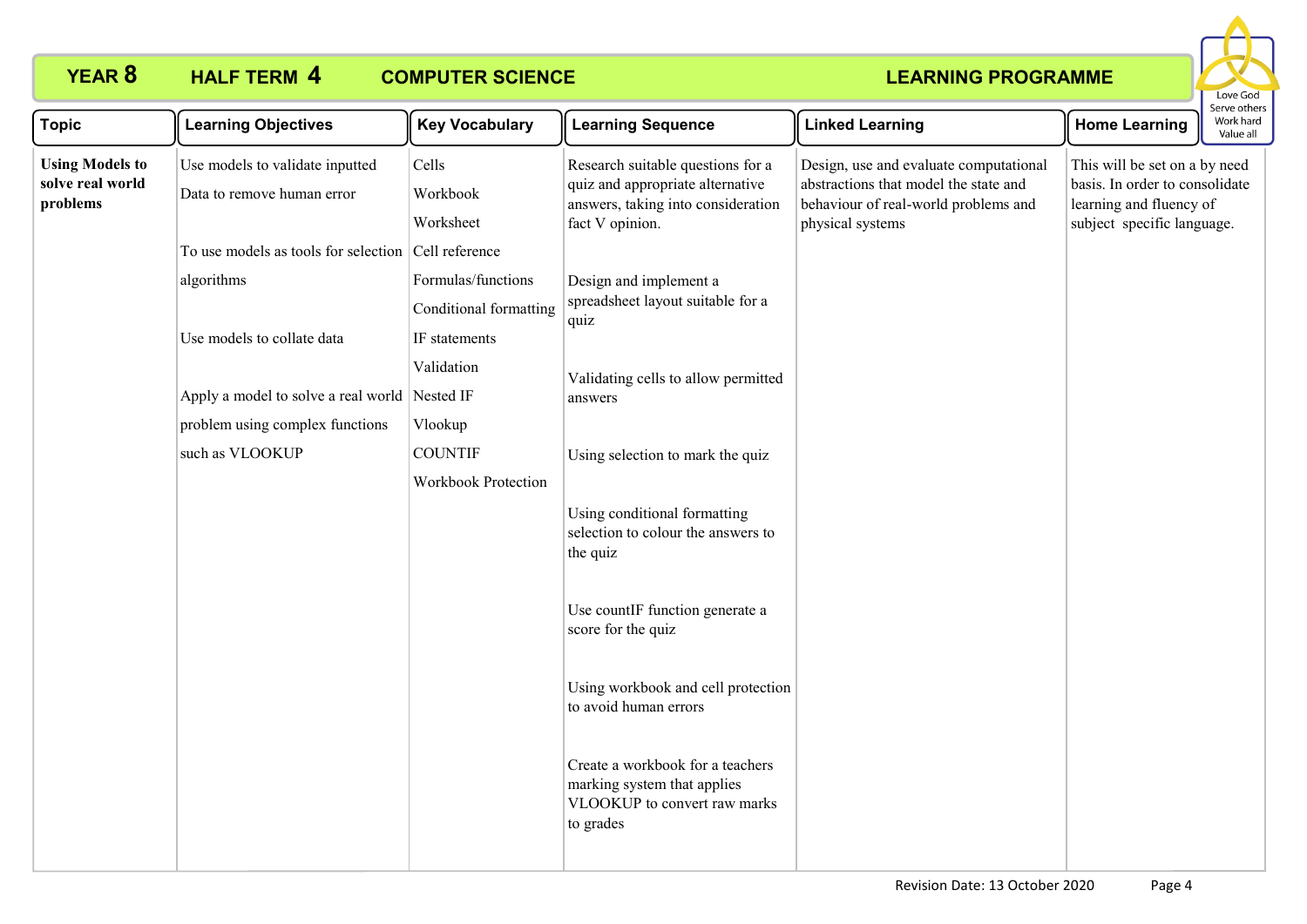

| <b>Topic</b> | <b>Learning Objectives</b>                 | <b>Key Vocabulary</b>                                                                                 | <b>Learning Sequence</b>                                                                                                     | <b>Linked Learning</b>                                                                                                                                                                                                                                   | <b>Home Learning</b>                                                                                                     | Work hard<br>Value all |
|--------------|--------------------------------------------|-------------------------------------------------------------------------------------------------------|------------------------------------------------------------------------------------------------------------------------------|----------------------------------------------------------------------------------------------------------------------------------------------------------------------------------------------------------------------------------------------------------|--------------------------------------------------------------------------------------------------------------------------|------------------------|
| <b>HTML</b>  | To write basic webpages using<br>HTML tags | <b>HTML</b><br>websites<br>Tags<br><b>Browsers</b><br>Hyperlinks<br>Images<br>${\rm HEX}$<br>HEX data | Look at source code on existing<br>Creating a basic webpage using<br>tags HTML, HEAD and TITLE<br>Formatting a HTML document | Undertake creative projects that involve<br>selecting using and combining multiple<br>applications preferably across a range of<br>device to achieve challenging goals,<br>including, collecting and analysing data<br>and meeting needs of known users. | This will be set on a by need<br>basis. In order to consolidate<br>learning and fluency of<br>subject specific language. |                        |
|              |                                            |                                                                                                       | using simple formatting tags and<br>the representation of colours using                                                      | Use of a textual programming language                                                                                                                                                                                                                    |                                                                                                                          |                        |
|              |                                            |                                                                                                       | Exploring the use of the HEAD tag                                                                                            | Using software components and how they<br>communicate with other systems                                                                                                                                                                                 |                                                                                                                          |                        |
|              |                                            |                                                                                                       | to make changes to an entire<br>document                                                                                     | Understand how instructions are stored<br>and executed the within a computer<br>system                                                                                                                                                                   |                                                                                                                          |                        |
|              |                                            |                                                                                                       | Adding hyperlinks and images to a<br>webpage using HTML tags                                                                 |                                                                                                                                                                                                                                                          |                                                                                                                          |                        |
|              |                                            |                                                                                                       |                                                                                                                              |                                                                                                                                                                                                                                                          |                                                                                                                          |                        |
|              |                                            |                                                                                                       |                                                                                                                              |                                                                                                                                                                                                                                                          |                                                                                                                          |                        |
|              |                                            |                                                                                                       |                                                                                                                              |                                                                                                                                                                                                                                                          |                                                                                                                          |                        |
|              |                                            |                                                                                                       |                                                                                                                              |                                                                                                                                                                                                                                                          |                                                                                                                          |                        |